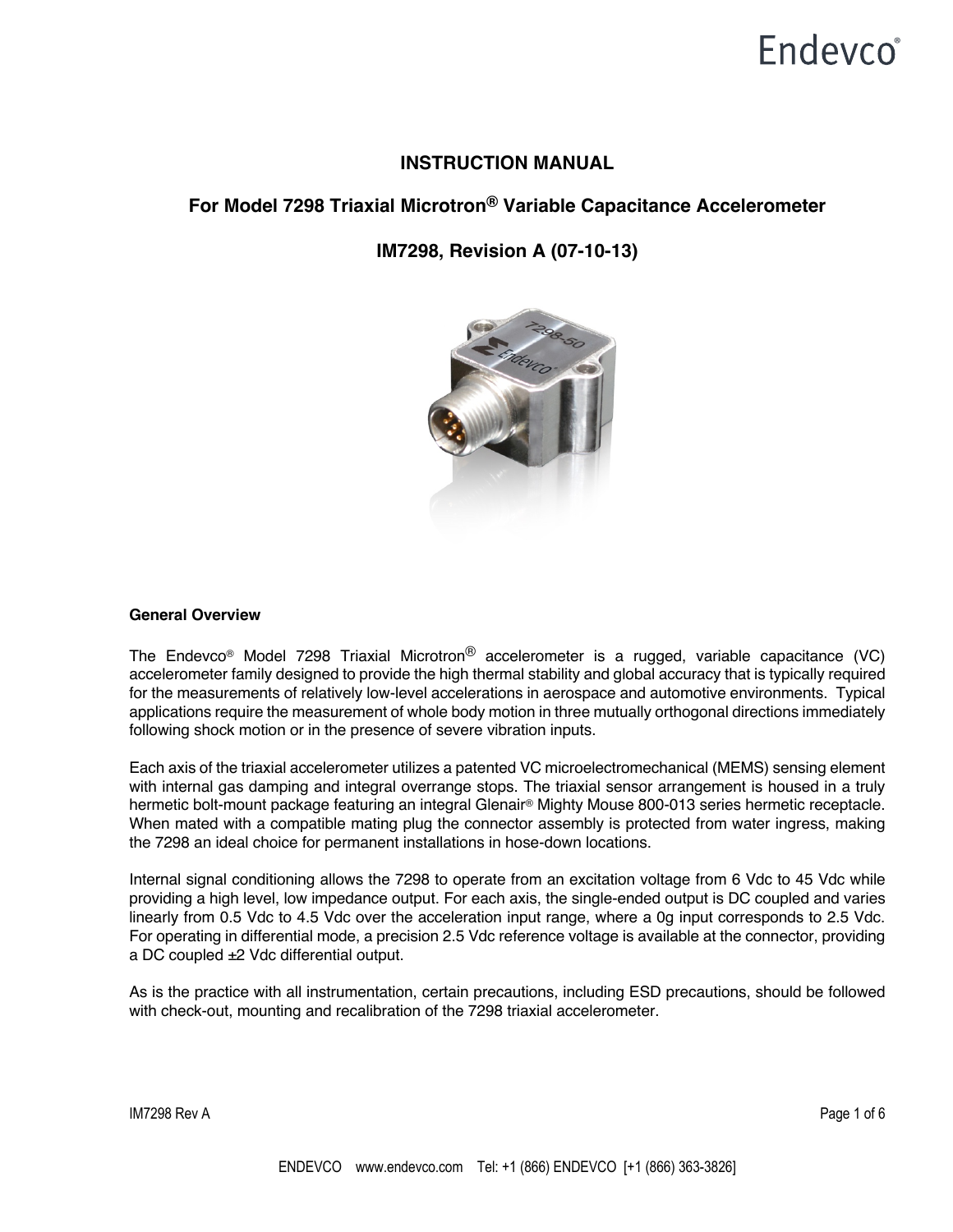### **Materials Required**

A mating cable assembly will be required to complete the installation of the 7298 triaxial accelerometer. The Endevco® Model 3907 Cable Assembly is the recommended mating cable assembly; it features a robust Teflon jacketed, six conductor cable with a high-reliability Glenair® Mighty Mouse series 800-018 connector and a dual-wall shrink tube strain relief designed for resistance to water ingress.

A customer built cable assembly could also be used with this triaxial accelerometer permitting a compatible Glenair® Mighty Mouse connector (series 800-006 thru 800-009) is selected. For reference, the Glenair® part number for the hermetic receptacle used on the 7298 triaxial accelerometer is 800-013-03Z16-7PN.

All other materials used in the mounting of the Model 7298 triaxial accelerometer are supplied with the unit in the shipping container. These materials include:

> (1) Allen wrench for 4-40 screws (Endevco part no. EHM464) (2) 4-40 x 3/4 inch Socket Head Cap Screws (Endevco part no. EH69) (2) Size 4, Flat Washers (Endevco part no. EHW265)

Although an Allen wrench (hex key) is provided, it a recommended to use a torque wrench to ensure mounting screws are torqued to the recommended value of 8 to 10 lbf-in.

#### **Check-out**

Before installing the triaxial accelerometer, each axis should be checked to ensure no damage occurred during shipping or unpacking. A simple 2g turnover test can be conducted in each axis with minimal test equipment (dc power supply, millivolt voltmeter and test leads) to check the zero measurand output (ZMO) and sensitivity. The shape and receptacle location of the 7298 triaxial accelerometer makes it difficult to precisely orient the three axes for the 2g turnover test without the use of an additional test fixture. Since this test is being used as a general health check, a rough measurement of the sensitivity and ZMO should be sufficient to ensure the accelerometer has not been damaged. If desired, consult the factory for the availability of an optional test fixture that would permit a more precise measurement of the sensitivity and ZMO by providing proper orientation of the axes during test.

The procedure below assumes the use of the model 3907 cable assembly, if a customer supplied cable assembly is used the appropriate signal assignment must be determined.

- 1. Connect the 3907 mating cable assembly to the 7298 triaxial accelerometer.
- 2. Familiarize yourself with the signal assignment of the mating cable assembly.

| <b>Signal Assignment</b> | 7298 Pin No. | 3907 Cable Assembly | <b>Alternate Cable Assembly</b> |
|--------------------------|--------------|---------------------|---------------------------------|
| + Excitation             |              | red                 |                                 |
| - Excitation             | 2, 4         | black               |                                 |
| + X-Axis Output          | 3            | green               |                                 |
| + Y-Axis Output          |              | white               |                                 |
| + Z-Axis Output          | 6            | white/red           |                                 |
| 2.5 V Reference          | 5            | white/green         |                                 |

3. Familiarize yourself with the measurement coordinate system of the 7298 triaxial accelerometer. The axes orientation is marked on the body of the accelerometer, where the arrows indicate the positive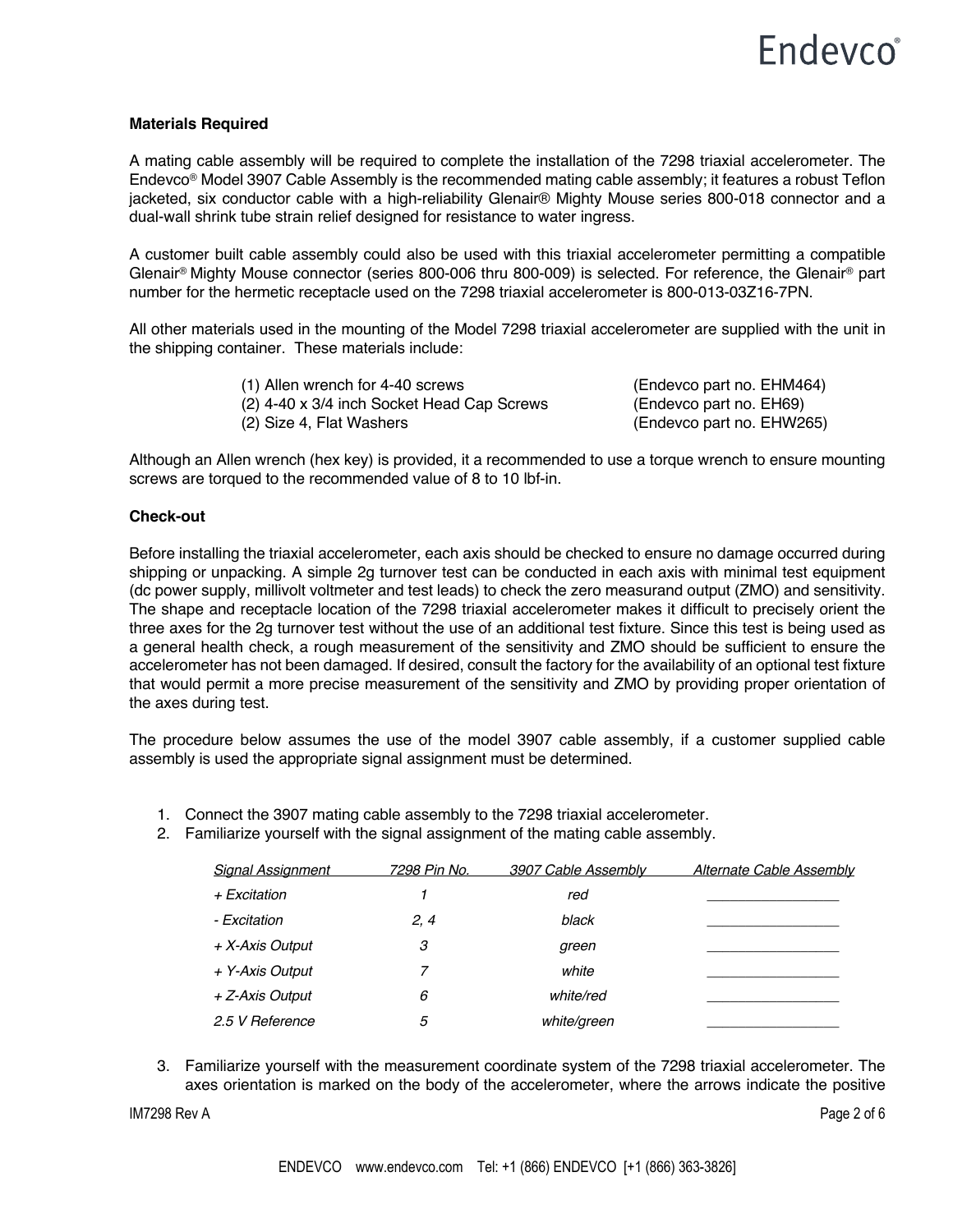# Endevco<sup>®</sup>

direction for each axis. Refer to Figure 1 for an illustration of the various orientations needed during the three 2g turnover tests to be performed.



Figure 1. Orientations for 2g turnover testing of the (a) x-axis, (b) y-axis and (c) z-axis.

- 4. Apply an excitation voltage (6V to 45V) across the excitation leads (red and black) and allow the unit to warm up for two minutes.
- 5. For the x-axis test:
	- a. Orient the unit in the x-axis positive 1g position (per Fig. 1) and record the output voltage on the x-axis output lead (green) with reference to the 2.5V reference lead (white/green).
	- b. Orient the unit in the x-axis negative 1g position (per Fig. 1) and record the output voltage on the x-axis output lead (green) with reference to the 2.5V reference lead (white/green).
	- c. Calculate sensitivity by subtracting the negative 1g reading from the positive 1g reading and divide by two.
	- d. Calculate the ZMO by adding the negative 1g reading to the positive 1g reading and divide by two.
	- e. Compare sensitivity and ZMO measurements to the calibration certificate provided with the unit. Note: if a test fixture was not used to precisely orient the unit during the test, the measured results will not exactly match what is printed on the calibration certificate, this test would serve as a general health check only.
- 6. Repeat the test above for the y and z-axes, using the appropriate cable lead.
	- a. y-axis: measure between the y-axis output lead (white) with reference to the 2.5V reference lead (white/green).
	- b. z-axis: measure between the z-axis output lead (white/red) with reference to the 2.5V reference lead (white/green).

If this initial check does not give a proper reading, or if you have any questions about this test method, contact Endevco Applications Engineering at +1-949-493-8181.

### **Mounting**

When mounting the Model 7298 triaxial accelerometer, it is best to utilize the proper techniques and tools listed to ensure optimum performance.

1. Refer to Figure 2 for mounting surface preparation. The mounting surface should be clean and free of burrs. Two #4-40 threaded holes, 0.2 inch minimum depth should be spaced 0.825 inches (20.96 mm)

IM7298 Rev A Page 3 of 6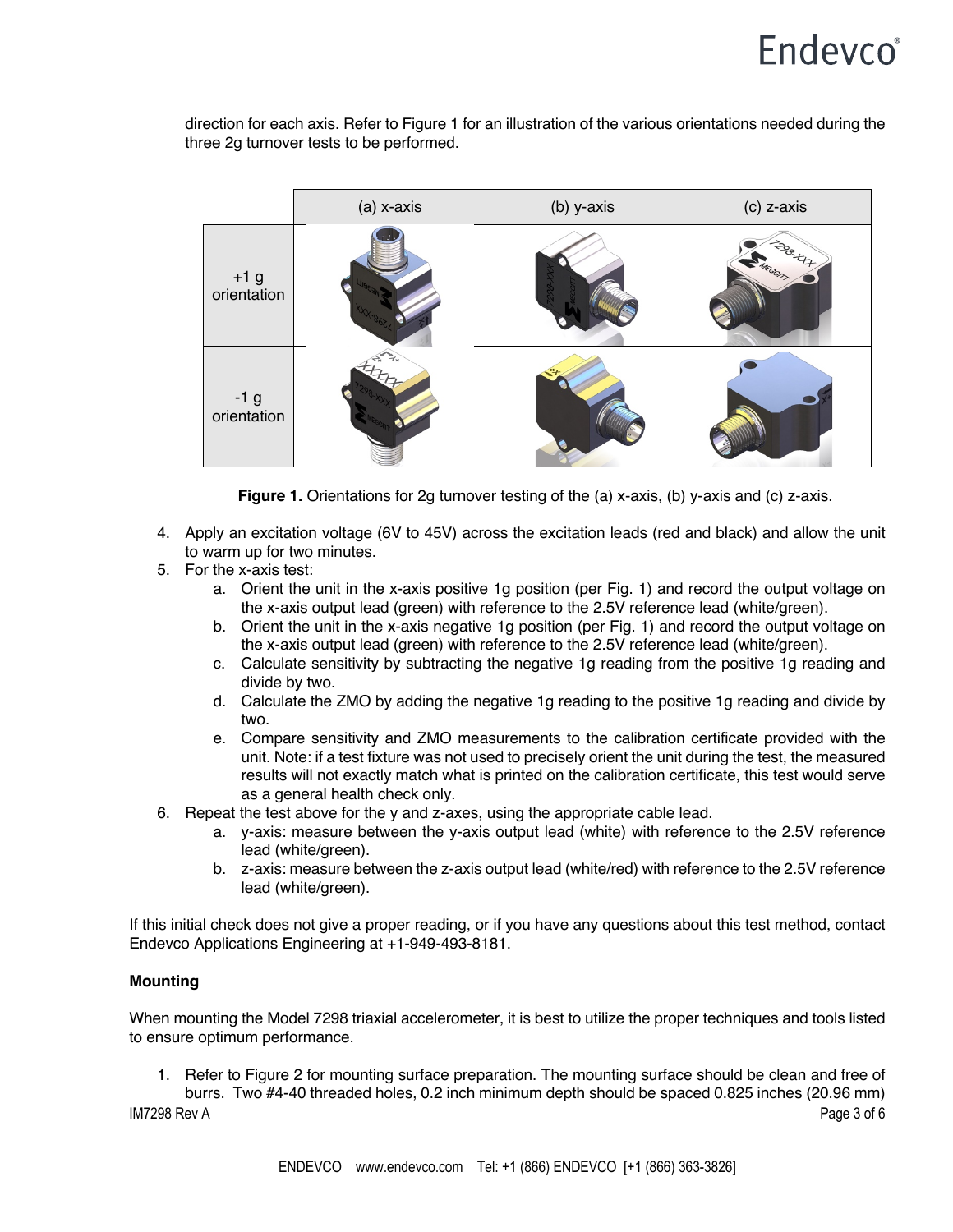# **Endevco**<sup>®</sup>

apart. A 32 microinch rms surface finish with flatness of 0.0001 inches is recommended for the area that will contact the accelerometer. When planning the location of the threaded holes consider the mating cable assembly so that sufficient strain relief is provided without requiring too tight a bend radius. Also note that the location of the two holes, along with the direction on the mating cable assembly, will dictate the orientation of the measurement coordinate system.

Note: Even though screw mounting is preferred, adhesive mounting may be used if screw mounting is not possible. In determining the ideal adhesive for the specific application there are various factors to consider, such as the adhesion strength to the stainless steel case under the expected shock environment and the thermal mismatch of the case to the mounting surface (i.e. is a compliant adhesive required?).

If there are any questions relating to an application specific mounting requirement it is recommended to consult the factory. In general terms, for permanent installations Bacon Industries LCA-9 is recommended. If a compliant adhesive is required, Dow Corning 3145 RTV is recommended. For temporary installations a heat-sensitive wax (such as Crystalbond 509) or cyanoacrylate (super glue) may be used as long as the proper removal procedures are used to prevent damage to the triaxial accelerometer (such as using the proper solvent to soften the adhesive before removal). Under no circumstance should the accelerometer by pried free from the mounting surface.



**Figure 2.** Installation of the model 7298 hermetic VC triaxial accelerometer.

2. Remove the unit from the shipping container. The unit will be clean straight out of the shipping box; if the mounting surface becomes unclean during handling it is recommended to clean the base of the unit with a clean cloth using acetone.

IM7298 Rev A Page 4 of 6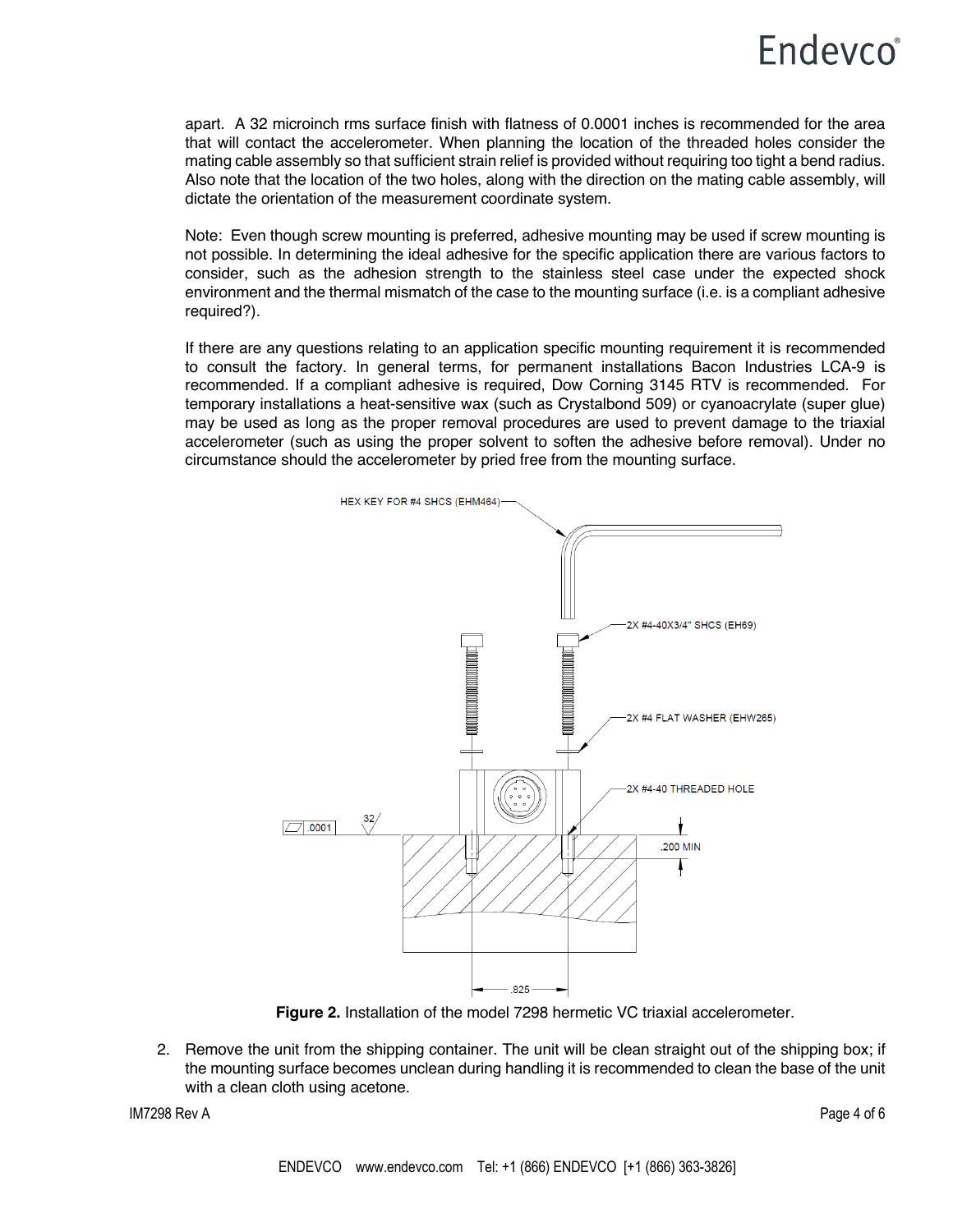- 3. Place the unit on the mounting surface and align with the mounting holes.
- 4. Use the factory supplied mounting #4 screws and washers. If desired, metric size M3 screws (not supplied) may be used in place of the #4 screws. Slide the washers over the screws. Using the supplied hex key or a torque wrench, tighten the screws through the mounting hose to a torque of 8 to 10 lbf-in. Ensure the unit is mounted flat to the mounting surface as any deviations from flat will result in higher transverse sensitivity errors.
- 5. As practical, secure the cable to the mounting surface within 4 to 6 inches of the unit, allowing a slight strain relief loop in the cable. Whipping motion of the cable relative to the triaxial accelerometer during vibration and shock will strain the cable unnecessarily. As every installation is different, care should be taken to properly fix the cable to the mounting surface every 6 to 12 inches for the entire length of the cable run.

| <b>Signal Assignment</b> | 7298 Pin No. | 3907 Cable Assembly | <b>Alternate Cable Assembly</b> |
|--------------------------|--------------|---------------------|---------------------------------|
| + Excitation             |              | red                 |                                 |
| - Excitation             | 2, 4         | black               |                                 |
| + X-Axis Output          | 3            | green               |                                 |
| + Y-Axis Output          |              | white               |                                 |
| + Z-Axis Output          | 6            | white/red           |                                 |
| 2.5 V Reference          | 5            | white/green         |                                 |
|                          |              |                     |                                 |

6. Connect the unit to the signal conditioner using the following lead designations:

### **Electrical Precautions**

- 1. Excitation The model 7298 triaxial accelerometer has an internal voltage regulator that allows excitation voltages in the range of 6 to 45 Vdc, while maintaining a non-ratiometric (absolute) output. A low noise power supply is recommended and care should be taken to minimize pickup on the cabling to the accelerometer. The maximum current drain over the entire operating temperature range is 16 mA.
- 2. Signal Leads For each axis, the single-ended output is DC coupled with an output that varies linearly with the input acceleration. For operating in differential mode, a precision 2.5 Vdc fixed reference voltage is available at the connector. Although the output is high level, the usual precautions of using twisted pair, shielded instrumentation cable should be taken to avoid noise pickup on the signal leads.
- 3. Grounding The model 7298 triaxial accelerometer is case-isolated, meaning the outer case (including the mounting surface and receptacle shell) is electrically isolated from circuit ground. To ensure caseisolation is maintained, the shield of the model 3907 mating cable assembly is also isolated from the mating connector shell. If an alternate cable assembly is selected the cable shield should also be isolated from the mating connector shell. A single-point grounding scheme is recommended where the cable shield is only grounded at the power supply ground to avoid ground loops.
- 4. Signal Conditioning For each axis of the 7298 triaxial accelerometer, the high level single-ended output is DC coupled and various linearly from 0.5 Vdc to 4.5 Vdc over the acceleration input range, where a 0g input corresponds to 2.5 Vdc. For operating in differential mode, a precision 2.5 Vdc reference voltage is available at the connector. This allows a DC coupled  $\pm 2$  Vdc differential output, biased at 0g with a 0g reading (or  $ZMO$ ) of  $0 \pm 50$  mV.